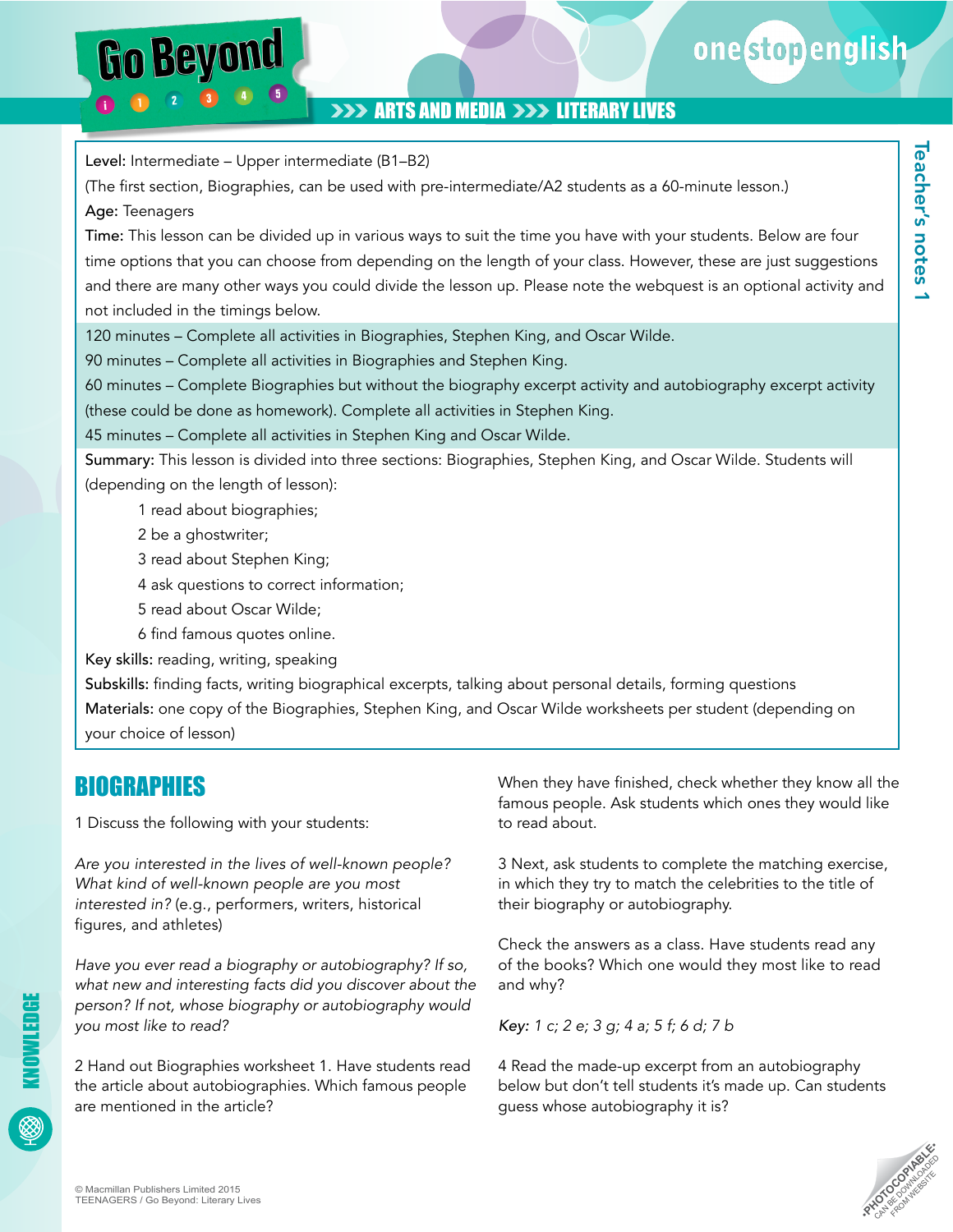Teacher's notes 2

 $\overline{\mathsf{N}}$ 

Teacher's notes

### **>>> ARTS AND MEDIA >>> LITERARY LIVES**

*I've played some interesting, and often pretty crazy, characters in my time: a murderous barber, an eccentric chocolate maker, a guy with scissors for hands. But my kids just keep asking me when I'm going to be a pirate again.* 

#### *Answer: Johnny Depp*

**Go Beyond** 

Tell students that it was a made-up excerpt and that you're now going to ask *them* to make up a short excerpt from the biography or autobiography of a famous person (dead or alive). When they're ready, they read their excerpt to the other students, who must try to guess who the person is.

5 Remind students that a ghostwriter is someone who secretly writes an autobiography for a famous person whose name will appear on the work as the writer. They are going to imagine that they have become a ghostwriter for someone in the class. Hand out Biographies worksheet 2.

Divide the class into pairs. Their first task is to write some questions. Have students reorder the words in questions 1–10 under Be a ghostwriter on the worksheet.

Check the answers as a class.

*Key: 1 Where and when were you born?; 2 Where do you live?; 3 How long have you lived there?; 4 Do you have any brothers or sisters?; 5 What do your parents do?; 6 Who was your childhood best friend?; 7 What do you do before you go to bed?; 8 What's the worst thing you've*  ever done?; 9 What would I find if I looked through your *trash?; 10 What moment of your life would you most like to relive?*

Now tell students to write three extra questions in the spaces provided on the worksheet. Monitor, helping students with their questions as necessary.

6 Go over the Phrasebook on the worksheet with the class, which contains phrases they can use in their interviews. Then ask students to interview their partner, the subject of the "autobiography," and take notes.

Note: If your lesson ends here, to wrap up you could ask students to tell the rest of the class the most interesting fact they have learned about their partner during the interview.

7 When they've finished, they write an excerpt from the autobiography. Each student's job is to make the other person's life seem as interesting as possible, because there is going to be a class vote to decide which book should be published. They must also think of a title for the autobiography.

When students are finished, have them imagine they are publishers. They can publish only one of the autobiographies. Have each student read their excerpt aloud, then hold a class vote. Which book does the class want to publish?

## STEPHEN KING

#### 1 Ask students:

*What is the best horror story you've ever read? Do you know the names of any horror writers? Have you ever heard of Stephen King?*

Do your students know the names of any Stephen King books (some examples: *The Shining, Carrie, 'Salem's Lot*)? Have they ever read any? What do they know about his life?

2 Hand out the Stephen King worksheet. Explain that they're going to read about Stephen King, but in each paragraph there's one incorrect fact. For example, in the first paragraph it says that he was born in 1997, but that is wrong. They should read the other paragraphs and circle what they think is the false information in each one.

When they have finished, tell students to compare their answers in pairs. Then check the answers as a class.

*Key:* 2 dog; 3 surfing; 4 People *magazine; 5 "I was a Teenage Barbie Doll"; 6 Madonna; 7 Gone with the Wind; 8 Spain; 9 boredom; 10 UFO; 11 subway; 12* Skyfall

3 Students now work in pairs to write questions to discover the true facts about Stephen King's life, using the question words below each paragraph as prompts; for example, *When was Stephen King born?* If the questions are too difficult for your group of students to formulate, write the questions on the board, with the words in the incorrect order. Students then reorder the words to make the questions; for example, *was / Stephen King / born / when?*

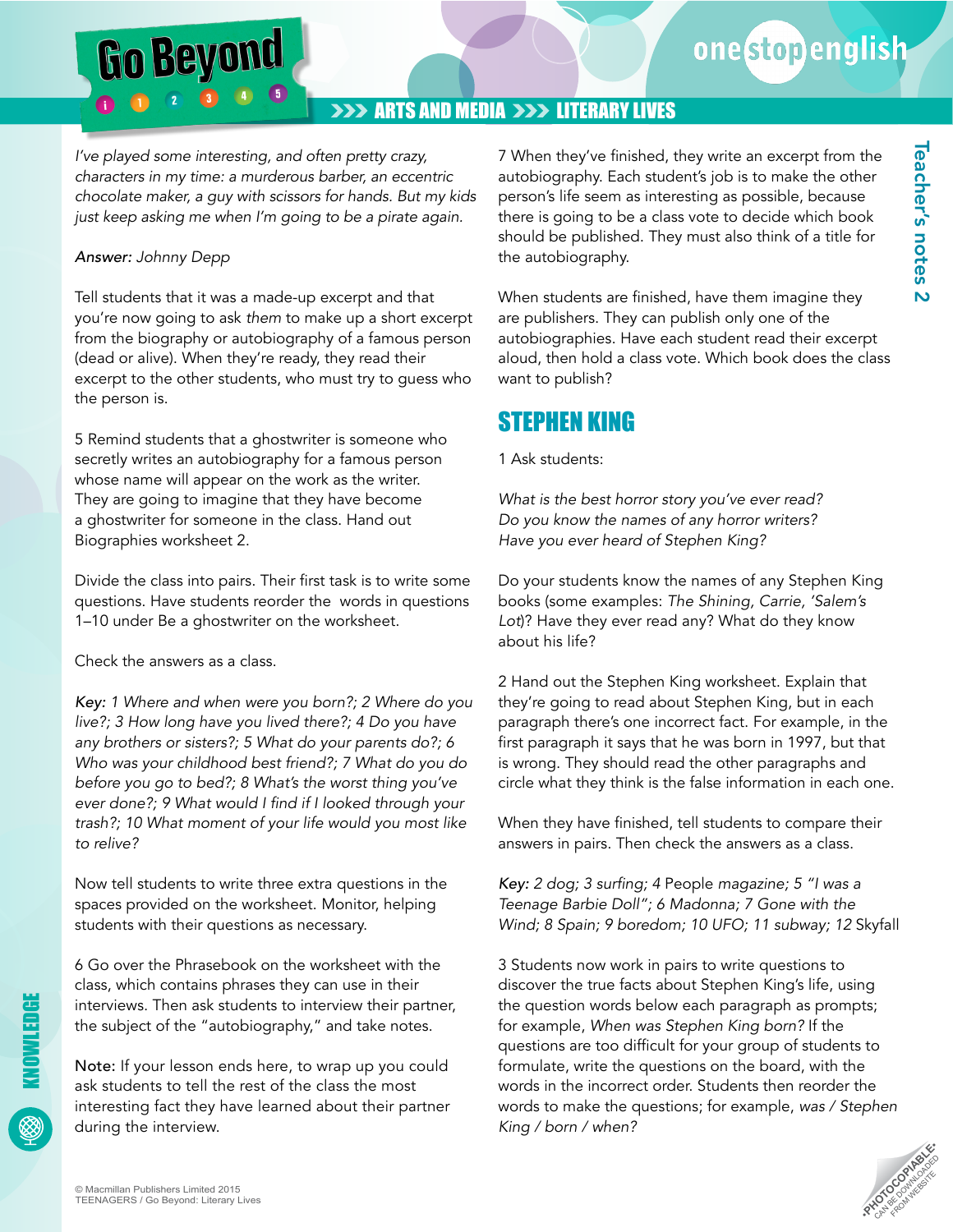*Key (suggested questions): 2 Who raised Stephen King?; 3 Why did he begin writing?; 4 Which magazine did he write a weekly column for?; 5 What was the title of the*  first short story he sold?; 6 Who did he marry in 1971?; *7 What was the name of the novel published in 1973?; 8 What did King become known as?; 9 How did Bachman die?; 10 What was King hit by?; 11 Where did King publish* Riding the Bullet*?; 12 What movie was adapted from* The Body*?*

Go Beyond

4 After students have written the questions, have them ask you the questions. Answer by giving them the correct facts. Students make a note of the facts and correct the text.

*Key: 1 1947; 2 his mother; 3 because he loved reading; 4 the school newspaper; 5 "I was a Teenage Grave Robber"; 6 Tabitha Spruce; 7* Carrie*; 8 the king of horror; 9 he died of cancer; 10 a van; 11 on the internet; 12* Stand by Me

## OSCAR WILDE

1 Write on the board, "*I have nothing to declare but my genius.*" Explain that it is a quote by a famous 19thcentury writer. He said it to New York customs officials as he entered the USA (*to declare something – to state*  officially that you have brought goods into a country). Do they know who it is?

#### *Answer: Oscar Wilde*

2 Ask students what they know about Oscar Wilde. Write what they tell you on the board. Then hand out the Oscar Wilde worksheet and ask them to read the article to check the information on the board. Did they find out anything from the article that they didn't already know?

Note: If your students don't know anything about Oscar Wilde, you could have three Oscar Wilde facts ready to write on the board. Students can then check whether they are true or false by reading the article. Make sure at least one of the statements is false.

3 Ask students to read the quotes underneath the article. See if they can identify the five Oscar Wilde quotes. Then see if they can match the other quotes to the five celebrities.

Check the answers as a class and discuss the meanings of the quotes. Ask students if they know any famous quotes.

*Key: Oscar Wilde – 1, 2, 5, 8, 9; Albert Einstein – 7; Groucho Marx – 3; John Lennon – 6; Marilyn Monroe – 4; Woody Allen – 10* 

**WEBOUEST** 

Tell students that they are going to do a webquest, where they will search for quotes by famous people, read the quotes aloud to the class (or in groups), and then ask the others to guess whose quotes they are.

You may want to direct students to the website <www.brainyquote.com>. Tell them to write down the two quotes that appeal to them the most and then, when everyone has finished, they can share their quotes with their classmates. The Phrasebook on the worksheet gives them language they can use to make guesses about whose quotes their classmates are reading aloud.

## HOMEWORK TASK

Students imagine that they have reached the end of their lives and that they managed to fulfill all their dreams – they got the job of their dreams, married the person of their dreams, became rich and famous, or whatever it may be. They write an excerpt from their autobiography, describing some of the most fascinating episodes from their imaginary lives.



W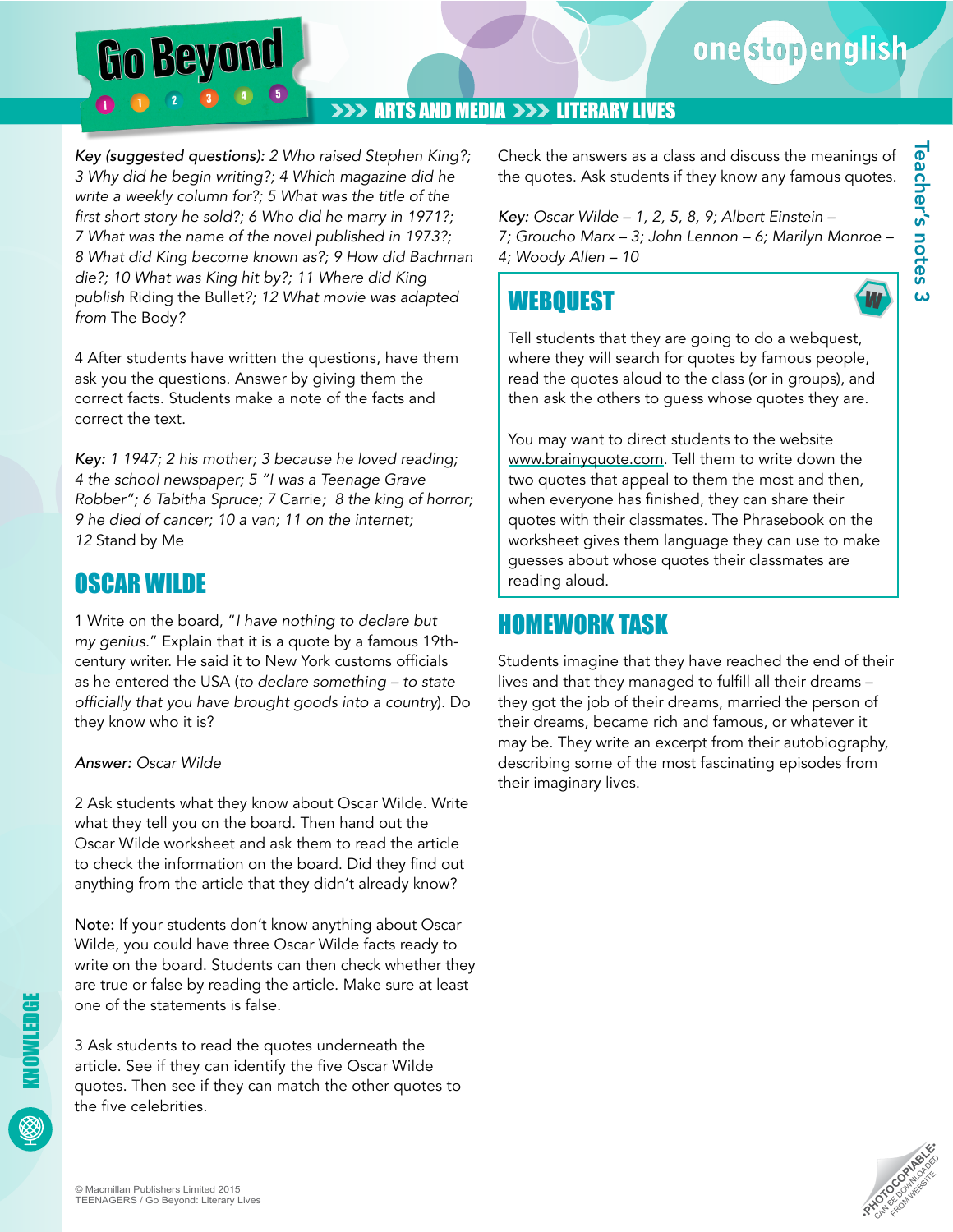## **ARTS AND MEDIA >>> LITERARY LIVES**

## **BIOGRAPHIES** Autobiographies

Autobiographies are extremely popular, and these days, it seems like everyone is writing them: pop stars, politicians, soap stars, athletes. And you don't even have to be close to the end of your life to write an autobiography: Rafael Nadal has written one, and so has Justin Bieber!

When Bob Dylan started his autobiography, he said he found it hard to remember what had happened in his past. Other people wanted to write about him too: Dylan once found someone going through his trash, looking for material to use in an unauthorized biography.

The unauthorized biography is what every celebrity fears. Not only can the author write about your life without your approval, but they also make all the money.

If a celebrity wants to write an autobiography but isn't a good writer, he or she can employ a ghostwriter to do the work. A ghostwriter is a professional writer who is prepared to write a book but let someone else take the credit.

Match the celebrities to the title of their (auto)biography.

- *1* Steve Jobs
- *2* Frank McCourt
- *3* Roger Federer
- *4* Lady Gaga
- *5* Hillary Clinton
- **Kurt Cobain**

KNOWLEDGE

KNOWLEDGE

*7* Barack Obama

- *a Poker Face*
- *b Dreams from My Father*
- *c The Man Who Thought Different*
- *d Heavier Than Heaven*
- *e Angela's Ashes*
- *f Living History*
- *g Quest for Perfection*

*Child Called "It,"* another best seller.

So … whose autobiography will you read next?

But you don't have to be famous to write an autobiography. Sometimes your autobiography can make you famous. Frank McCourt, who wrote *Angela's Ashes*, the story of his poor childhood in Ireland, was at the top of the autobiography charts for several years. Dave Pelzer also became famous after writing three books about his childhood, including *A* 



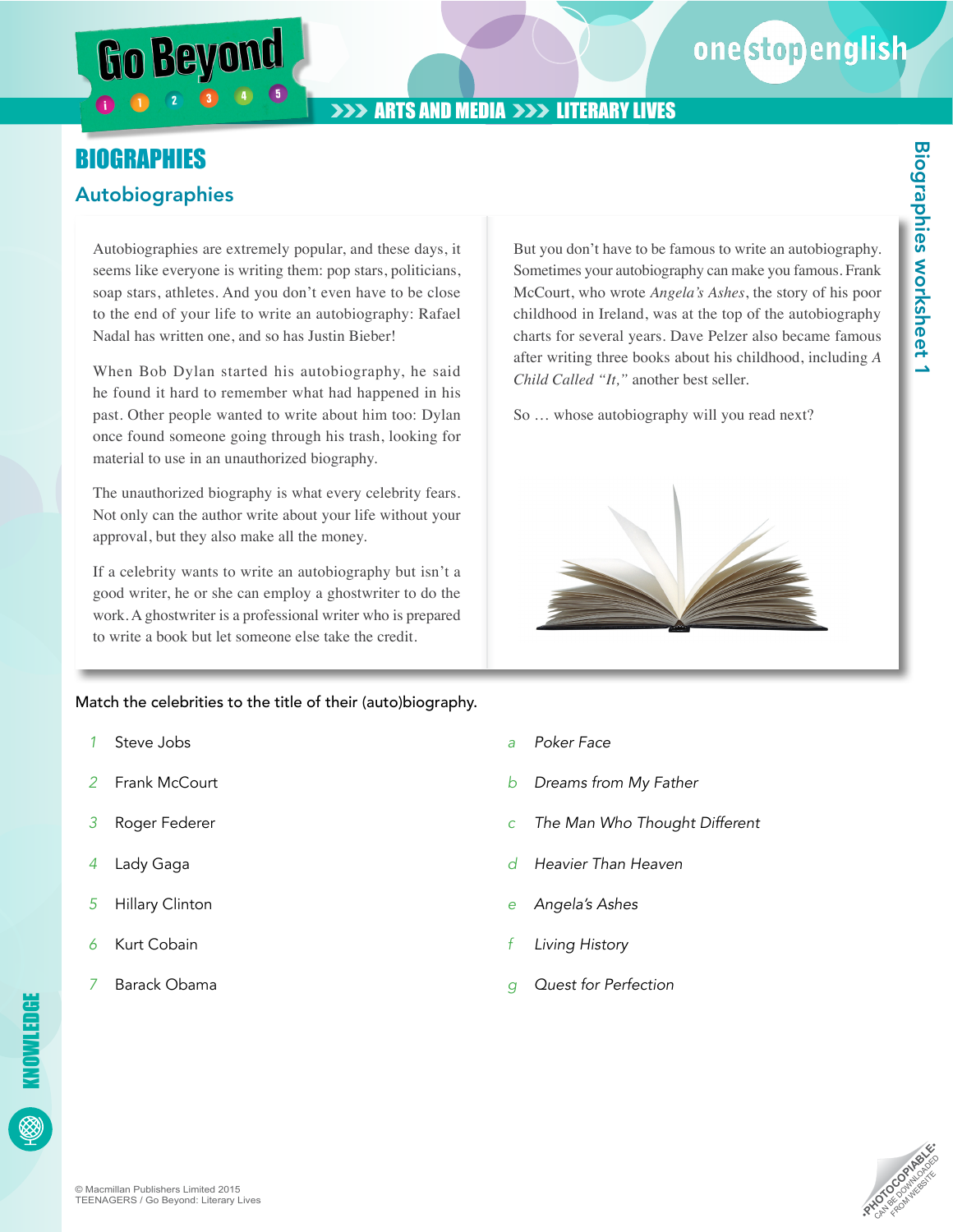### **>>> ARTS AND MEDIA >>> LITERARY LIVES**

### Be a ghostwriter

Go Beyond

Put the words in order to create 10 questions to use in an interview with your partner. Then invent three more questions.

#### Personal details

- *1* were / where / born / when / and / you ?
- *2* live / you / do / where ?
- *3* long / lived / how / there / you / have ?
- *4* sisters / have / do / or / any / you / brothers ?
- *5* what / parents / your / do / do ?

#### Interesting information

- *6* your / childhood / was / friend / who / best ?
- *7* you / do / before / bed / you / do / what / go / to ?
- *8* the / you've / worst / what's / thing / ever / done ?
- *9* trash / what / if / would / find / looked / through / I / your / I ?
- *10* moment / like / relive / would / life / what / your / most / to / of / you ?

#### Extra questions

*11* ? *12* ? *13* ?





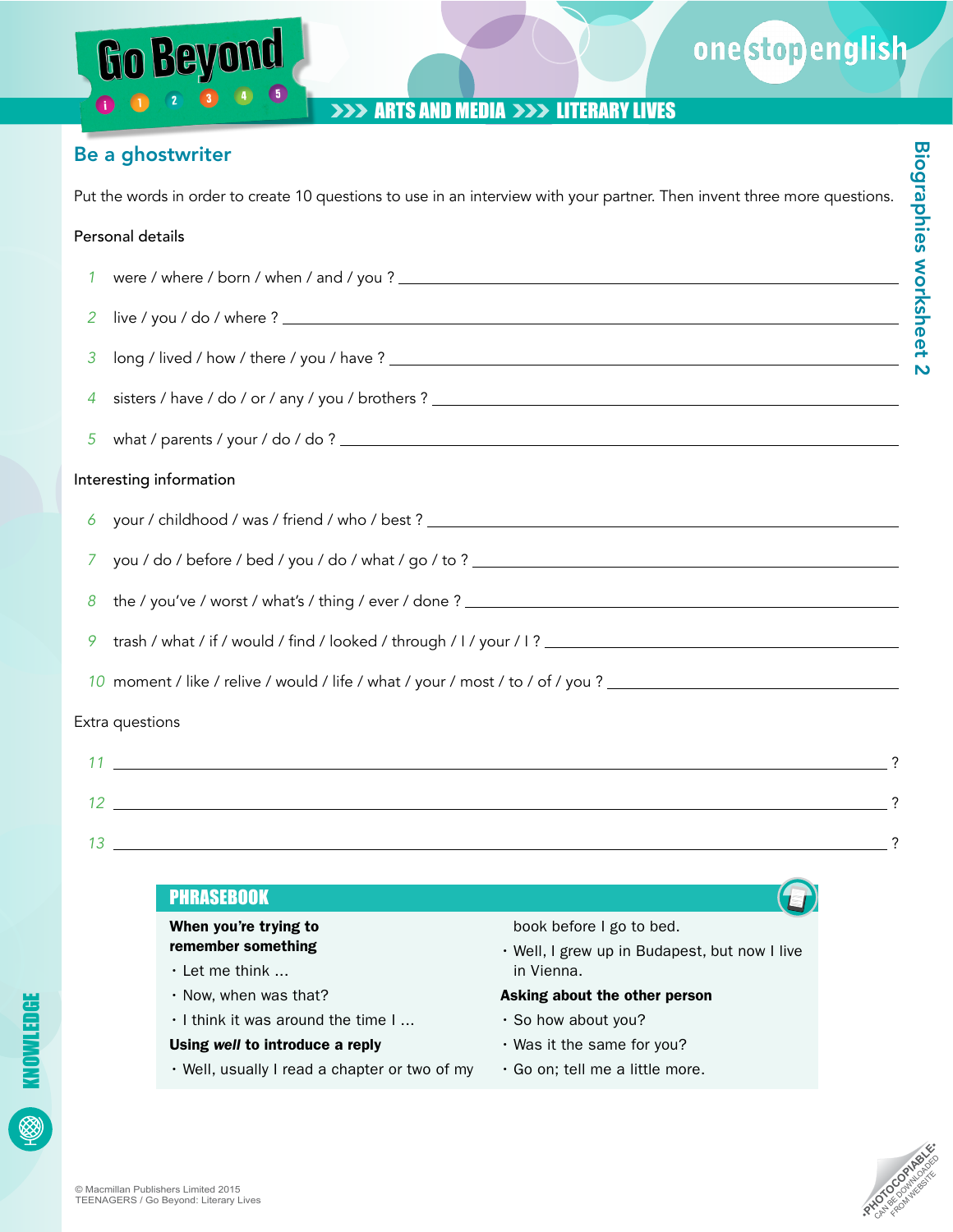## **>>> ARTS AND MEDIA >>> LITERARY LIVES**

## STEPHEN KING

Beyon

Read the text about Stephen King's life. There is an incorrect fact in each paragraph. Circle the incorrect fact.

*1* Stephen Edwin King was born in Portland, Maine, in 1997, the second son of Donald and Nellie Ruth Pillsbury King.

#### Example: When was Stephen King born?

*2* His father abandoned the family when Stephen was two years old. He said he was going to buy tobacco and never came back. Stephen and his older brother, David, were raised by their dog.

Who are not been appropriate the set of the set of the set of the set of the set of the set of the set of the set of the set of the set of the set of the set of the set of the set of the set of the set of the set of the se

*3* Stephen says he began writing because he loved surfing. The Dr. Dolittle books by Hugh Lofting, in particular, inspired him to become a writer. He first began sending stories to publishers when he was about 12.

Why

*4* Stephen attended elementary school in Durham and then Lisbon Falls High School, graduating in 1966. Since his sophomore year at the University of Maine at Orono, he wrote a weekly column for *People* magazine.

For which

*5* King made his first short story sale to a mass market men's magazine. The story was called "I Was a Teenage Barbie Doll" and it appeared in *Comics Review* in 1965.

What

*6* In January 1971, he married Madonna, who he met in college. In the autumn of the same year, King began teaching high school English classes. Writing in the evenings and on the weekends, he continued to produce short stories and to work on novels.

Who has a series of the series of the series of the series of the series of the series of the series of the series of the series of the series of the series of the series of the series of the series of the series of the se

*7* In the spring of 1973, the publisher Doubleday & Co. accepted his novel *Gone with the Wind* for publication. King was 26, and *Gone with the Wind* was the fifth novel he had written. His wife rescued it from the trash after King had thrown it out, believing it to be no good.

What

KNOWLEDGE

*8* The book was published in 1974, and King was soon able to leave teaching and write full time. A couple of years later, the novel was turned into a successful movie, and King became known as the king of Spain, the master of the macabre.

What **What** 

onestopenglish

**PHOTOCOPIABLE COM** WEBSITE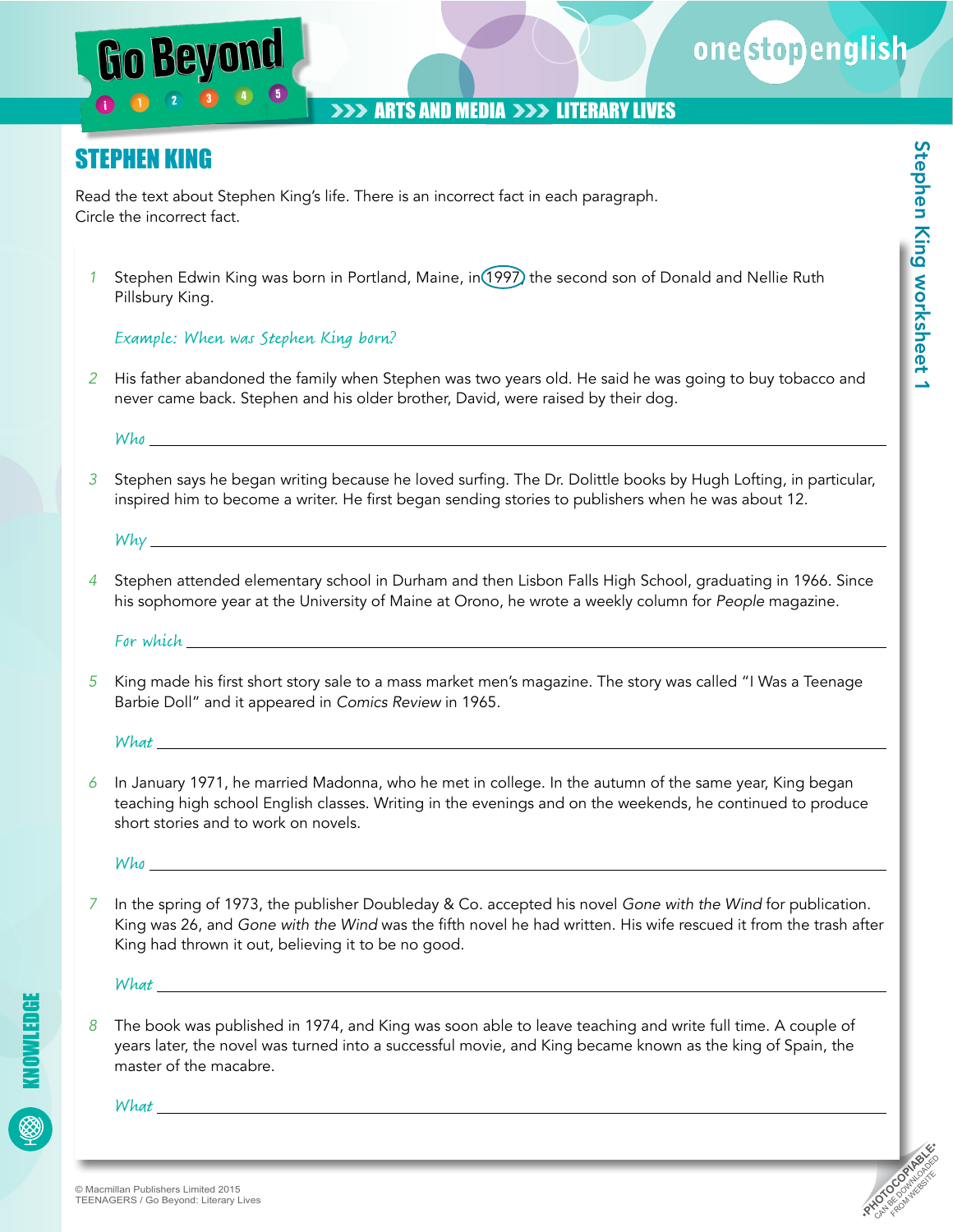

Stephen King worksheet 2

Stephen King worksheet 2

### **>>> ARTS AND MEDIA >>> LITERARY LIVES**

*9* Around this time, King was producing so much material that he decided to use a pseudonym for some of his work. The name he chose was Richard Bachman. Under this name, King published five novels before making Bachman die of boredom.

 $How$ 

**Go Beyon** 

*10* King himself almost died in June 1999 after being hit by a UFO while out walking near his home. The accident left him in critical condition. It was several months before he was able to walk again.

What\_

*11* In the year 2000, King abandoned traditional book publishing for a period and published Riding the Bullet on the subway.

Where

*12* Much of King's work has been adapted for movies and television, including *Carrie*, *The Dead Zone*, *The Shining*, and *Christine*. The movie *Skyfall* was adapted from his novella *The Body*.

 $What_$ 

Now write questions to ask your teacher for the correct facts about Stephen King. Use the lines in the text above to write your questions.

**PHOTOCOPIABLE COM** WEBSITE